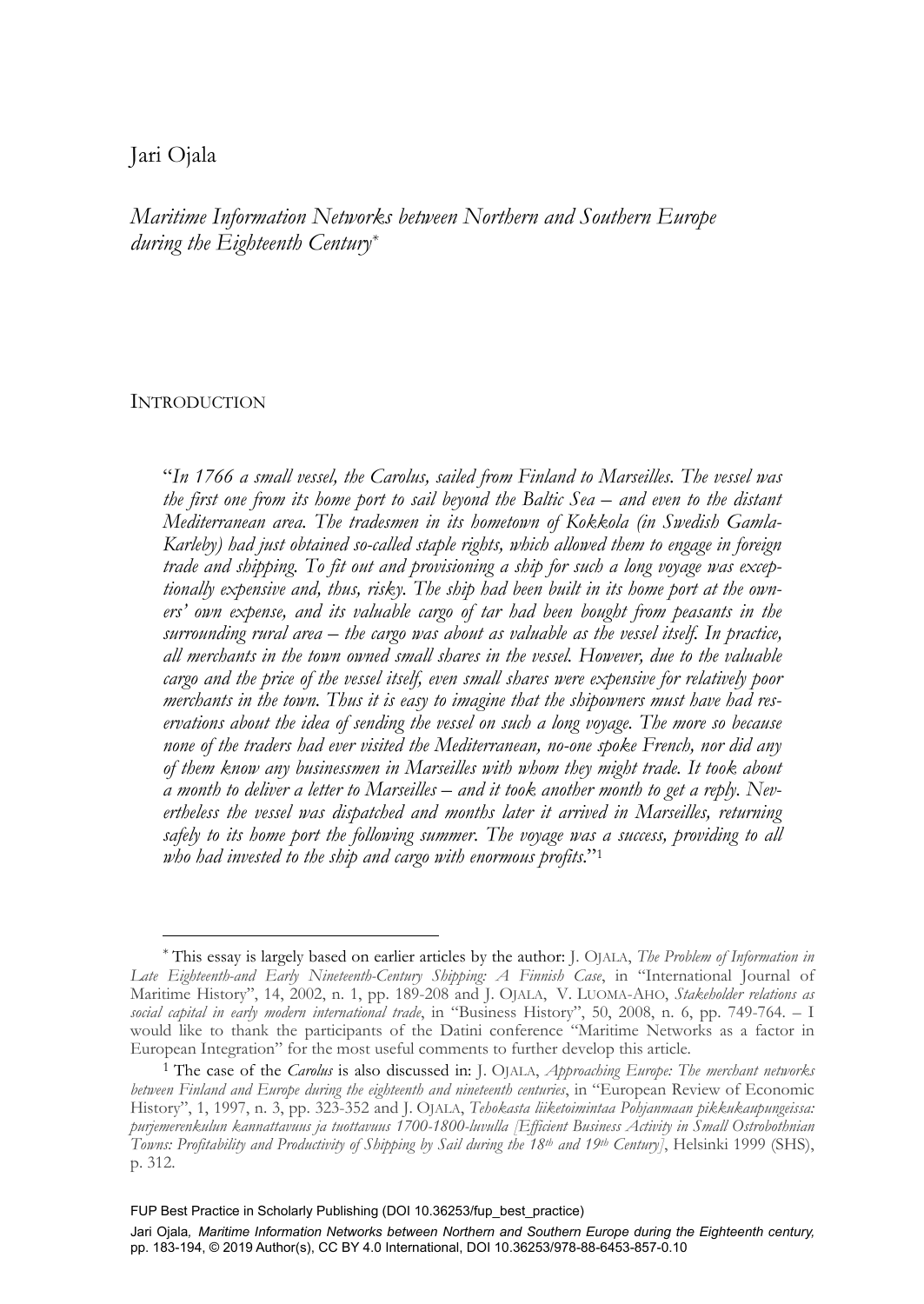How was it possible to send a ship from a northern port to the Mediterranean without any prior experience of such a business venture? Why did the merchants dare to take the risk? The answer lies in the organization of trade and shipping, and especially in the role played by information networks and specialization of shipping and trade. These are the topics to be dealt with in this short essay.

\*\*

j

Shipping and trade between Northern and Southern Europe increased significantly throughout the 18th century. That is, before the first era of globalization during the following century.2 This growth can be witnessed, for example, in the number of so-called Algerian passports given to Northern ships;<sup>3</sup> in the rise of shipments between these areas witnessed in the Danish Sound custom records;4 and in the overall increase of trade and market integration during the period.<sup>5</sup> In the late 18th century roughly one third of Swedish shipping tonnage participated in trading with Southern Europe.6 For Finnish shipping, this share was even higher: over half of Finnish tonnage returning to home ports in the late 18th century came from Southern Europe.7 As Table 1 shows, the share of Finnish tonnage was greater than the number of ships, both those departing and arriving ships. This therefore means than the ships engaged in Southern European trade were larger than those used mainly for North Sea and Baltic trade – although in practice the same vessels were frequently used in all three areas. These ships mainly carried home salt as a return cargo. Almost half of Finnish tonnage also carried cargoes to Southern Europe – as did the *Carolus* in 1766. Most often the outward cargoes also consisted of relatively cheap, bulk products such as tar and timber.8

Moreover, Northern ships were also widely used in freight-carrying tramp shipping in Southern Europe. The competitive advantage for Nordic ships was low capital and running costs: ships were built in domestic shipyards from cheap, soft timber, and also the salaries of sailors (and shipbuilders) were relatively low com-

<sup>2</sup> K.H. O'ROURKE, J.G. WILLIAMSON, *Globalization and history: The evolution of a 19th century Atlantic economy*, Boston 1999 (MIT Press).

<sup>3</sup> L. MÜLLER, *The Swedish consular service in southern Europe, 1720-1815*, in "Scandinavian Journal of History", 31, 2006, n. 2, pp. 186-195.

<sup>4</sup> J. ELORANTA, M.C. MOREIRA, & L. KARVONEN*, Between Conflicts and Commerce: The Impact of Institutions and Wars on Swedish-Portuguese Trade, 1686-1815*, in "The Journal of European Economic History", 44, 2015, n. 3, pp. 9-50 and M.C. MOREIRA, J. ELORANTA, J. OJALA, & L. KARVONEN, *Early modern trade flows between smaller states*, in "Revue de l'OFCE", 15, 2015, n. 4, pp. 87-109.

<sup>5</sup> for example, G. FEDERICO, *How much do we know about market integration in Europe?* in, "The Economic History Review", 65, 2012, n. 2, pp. 470-497

<sup>6</sup> E.F. HECKSCHER, *Den svenska handelssjöfartens ekonomiska historia sedan Gustaf Vasa*. Stockholm 1940 (Almqvist & Wiksells), p. 24.

<sup>&</sup>lt;sup>7</sup> Finland was part of the Kingdom of Sweden up to 1809.

<sup>8</sup> SWEDISH NATIONAL ARCHIVES (SNA), Stockholm, Annual Reports to the Swedish Board of Trade, Foreign Trade, ser. 9, 1769–1789, 1795–1799.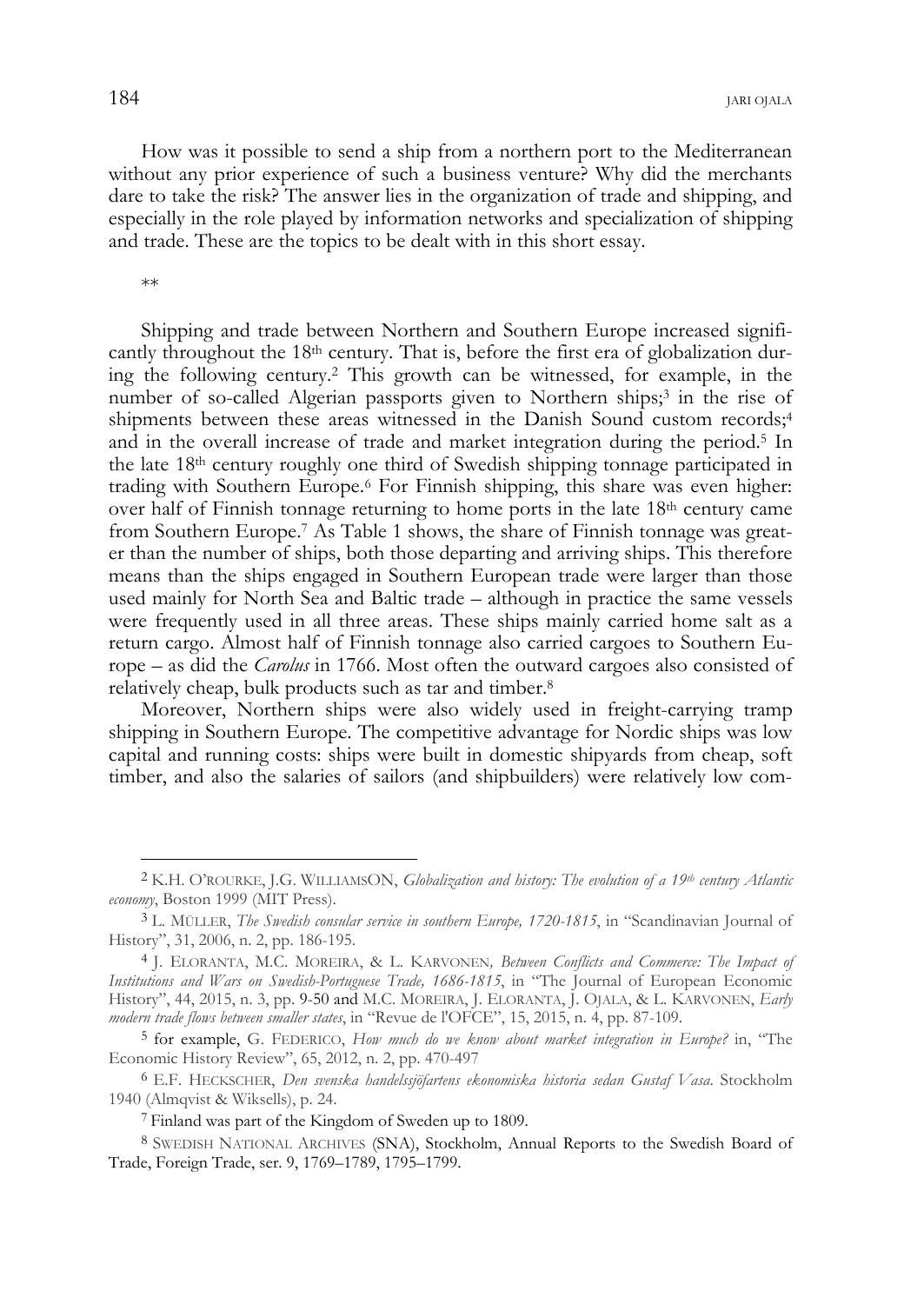pared to those of many other European shipping nations.9 In this tramp shipping particularly, the role of information was pronounced.

|                        | $N\%$ from<br>departed | Ton $%$ from<br>departed | $N\%$ from<br>arrived | Ton $%$ from<br>arrived |
|------------------------|------------------------|--------------------------|-----------------------|-------------------------|
| Baltic Sea             | 34                     | 25                       | 32                    | 23                      |
| North Sea              | 30                     | 27                       | 30                    | 23                      |
| <b>Southern Europe</b> | 36                     | 47                       | 38                    | 55                      |
| Total                  | 100                    | 100                      | 100                   | 100                     |

Tab. 1. **Shares of Finnish shipping tonnage departing and arriving to/from different sea areas in the period 1766-1799, (%)** 

Source: SNA, Stockholm, Foreign Trade, ser. 9, 1769–1789, 1795–1799.

NOTES: In the table only three important shipping towns are included (Pietarsaari, Kokkola and Raahe, their Swedish names being respectively Jacobstad, Gamla-Karleby and Brahestad). These towns accounted for 20-30% of the Finnish shipping tonnage at the time. Note that only shipping with direct foreign trade is included, thus, tramp shipping is excluded

The demand for Northern commodities in the South and vice versa was undoubtedly the main reason for the growth of trade with Southern Europe. The trade between Portugal and Sweden, for example, grew from the late 17th century until the late 18th century due to increasing salt imports. This salt, however, was taken as a return cargo on board ships that first exported Swedish or Finnish products to the North Sea or Mediterranean areas, and were thereafter usually used for brief periods of tramp shipping before taking on salt as return cargo. Salt was in practice the only voluminous product that it made sense to carry from the Mediterranean to the North. During the seventeenth century the Dutch had carried the salt imports of Sweden, yet because the key aim in Swedish mercantilist policy was to reduce foreign shipping, Sweden managed to expand its own salt shipping from Portugal after the passing of the Navigation Act in 1724. During the 18<sup>th</sup> century roughly 90 per cent of goods traded between Sweden and Portugal were carried by Swedish (including Finnish) ships. Portugal also emerged as an important market for certain Swedish products: in the 1720s, for example, over 50 per cent of the Swedish export of boards went to Portugal.10 Throughout the eighteenth century, Sweden also managed to secure its shipping interests in the Mediterranean by mak-

<sup>9</sup> J. OJALA, P. FRIGREN, and J. ELORANTA, *Lönade det sig att gå till sjöss? Arbetarnas löner till sjöss och på land i 1800-talets Sverige och Finland,* in "Historisk Tidskrift (Sverige)" 134, 2014, n. 3, pp. 434-461.

<sup>10</sup> J. OJALA, L. KARVONEN, M.C. MOREIRA, J. ELORANTA, *Trade between Sweden and Portugal in the Eighteenth Century. Assessing the reliability of STRO compared to Swedish and Portuguese Sources*, J.W. VELUWENKAMP, W. SCHELTJENS eds, Leiden 2018, pp. 153-176.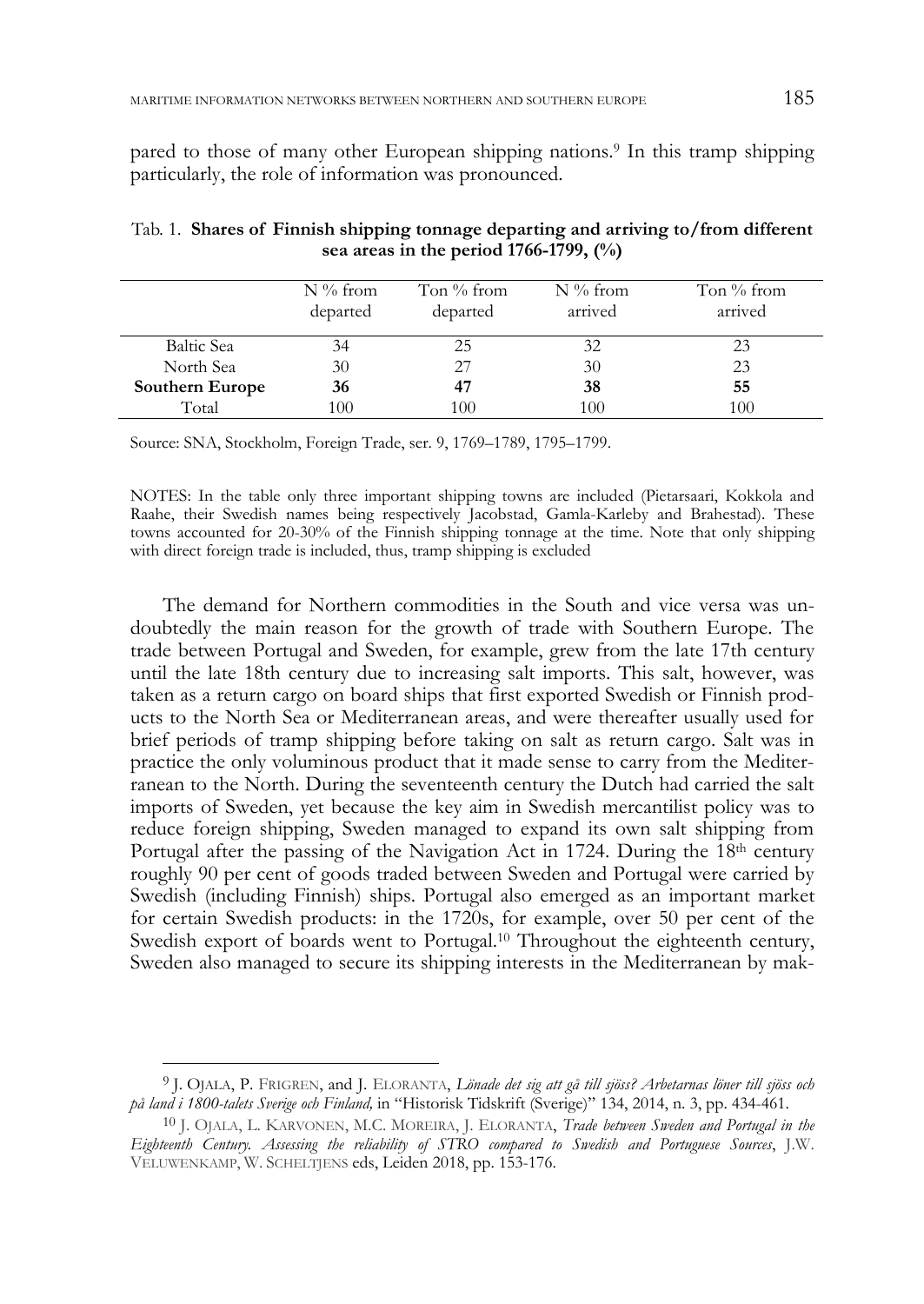ing treaties, paying tributes and maintaining political connections with the Corsair States of Northern Africa.11

The salt imports, however, were presumably the least problematic for Northern shipowners: the low-cost return cargoes were usually bought at the ships' (shipowners') own expense when vessels were northward bound. Moreover, the exports of Swedish and Finnish goods were in most cases not especially challenging, as there was a growing demand for iron, tar, timber and other Northern goods in Southern Europe. From the perspective of information, however, the most complicated business was presumably tramp shipping; namely, carrying cargoes for freight earnings between foreign ports. The shipowners obtained most of their revenues from exports and tramp shipping – and occasionally by selling the ship in the second-hand markets. The import cargoes were less significant – although even importing salt was more profitable than to sail north in ballast.

Besides the old and established Swedish and Finnish trading houses, newcomers also participated in the trade in the Mediterranean, as witnessed in the introduction of this paper. Given the knowledge of the commodities potentially available for export, import or tramp shipping, the next step, ascertaining exactly who was trading in them, was especially challenging during the era when information delivery was even at its best slow, costly and unreliable.12

As the trade grew the demand for information also increased. In small-scale local trade the challenges of obtaining information were not problematic as distances were short and the parties concerned knew each other personally. Many authors have noted that due to the increase in trade during the early modern era, the costs of transactions also increased as more attention had to be paid to contracts, enforcement mechanisms and information gathering. Thus, the supply of information did not necessarily meet demand.13

According to the classic arguments by Ronald Coase and later developed by Oliver E. Williamson and in economic history especially by Douglass C. North, the perfect allocation of resources within the markets is impossible due to the costs of transacting. Transaction costs are incurred because the actors lack information, the information may be false or otherwise unreliable, or it is simply impossible to make the most appropriate use of the information available in the most appropriate way. Actors seek to find mechanisms to minimize the costs of transacting, and thus to make markets operate more securely, and to develop more efficient business activities. These mechanisms include hierarchical economic organizations, such as business enterprises, measures introduced by governments in order to ensure efficient economic activities through safeguarding property rights, and networks between the parties to the transactions. Market competition as such, however, can also en-

<sup>11</sup> L. MÜLLER, *Consuls, Corsairs, and Commerce: The Swedish Consular Service and Long-distance Shipping*, Uppsala 2004 (Acta Universitatis Upsaliensis).

<sup>12</sup> J.J. MCCUSKER, *The Demise of Distance: The Business Press and the Origins of the Information Revolution in the Early Modern Atlantic World*, in "The American Historical Review", 110, 2005, n. 2, pp. 295-321; J. OJALA and V. LUOMA-AHO, *Stakeholder relations*, cit., pp. 749-764.

<sup>13</sup> D.C. NORTH, R.P. THOMAS, *The rise of the western world: A new economic history*. Cambridge 1973 (Cambridge University Press), pp. 93-94; D. NORTH, *Institutions, institutional change and economic performance*, Cambridge 1991 (Cambridge University Press); J. OJALA, *Problem of information*, cit., pp. 189-208.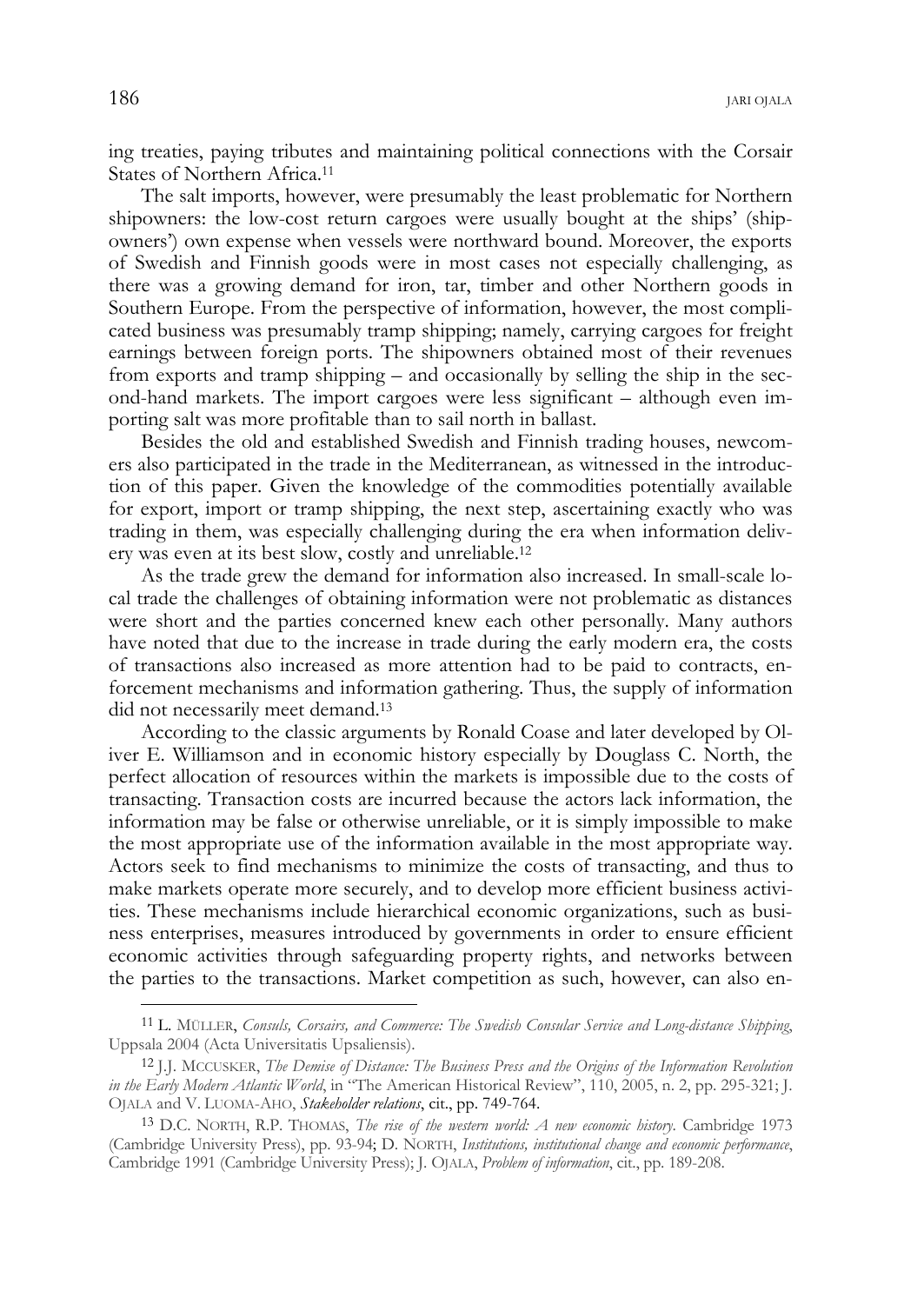sure the efficient dissemination of information.14 The early modern business enterprises, however, were in most cases relatively small and unable to create international, hierarchical organizations – besides of chartered companies such as the Dutch and British East Indian Companies. Moreover, small states had only weak possibilies to secure businesmen's property rights abroad. Therefore, the networks between parties to transact became more pronounced in early modern shipping and trade.15

Acquiring relevant market information is, thus, a basic requirement for business efficiency.16 The problem is not only in obtaining it but also in ensuring its reliability and in putting it to good use.17 During the era when information channels were undeveloped, these problems were particularly pronounced. International trade during the 18th century is therefore a case in point through which to study in-depth the challenges of asymmetric information. The challenges can be divided into three categories: *availability*, *reliability* and *usability* of information.

#### AVAILABILITY OF INFORMATION

j

Availability of information refers to trading parties' timely access to relevant information. In spite of evidence of an increase in the speed of information transfer already during the 18th century, and especially during the early 19th century before the telegraph was introduced, the information flows were still, even at best, slow and expensive.18 Thus undeveloped information channels and slow communications were the basic constraints on the availability of information.19

Yet during the  $18<sup>th</sup>$  century – and even before – revolutionary innovations were in place to advance information gathering. These included circular letters and price

<sup>14</sup> R. COASE, *The Nature of the Firm*, in "Economica", 4, 1937, n. 16, pp. 386-405; R. COASE, *The Problem of Social Cost*, in "The Journal of Law & Economics", 3, 1960, n. 1. pp. 1-44; R.A. POLLAK, *A Transaction Cost Approach to Families and Households*, in "Journal of Economic Literature", 23, 1985, n. 2, pp. 581-608; O. E. WILLIAMSON, *Transaction-cost economics: the governance of contractual relations*, in "The Journal of Law & Economics", 22, 1979, n. 2, pp. 233-261; D. C. NORTH, *Transaction costs in history*, in "Journal of European Economic History", 14. 1985, n. 3, 557-576;

<sup>15</sup> C. ANTUNES, A. POLÓNIA, *Beyond Empires: Global, Self-Organizing, Cross-Imperial Networks, 1500- 1800*, Leiden 2016 (Brill).

<sup>16</sup> M. CASSON, *Information and Organization: A new Perspective on the Theory of the Firm*, Oxford 2001 (Oxford University Press).

<sup>17</sup> J. OJALA, *Problem of information*, cit. pp. 189-208.

<sup>18</sup> See especially: H. VINNAL, *Cost-distance ratio in change: Transmission rates of commercial correspondence in the North and Baltic Sea region, 1732–1808*, in "Scandinavian Economic History Review", 66, 2018, n. 3 (online); K. RÖNNBÄCK, *Transaction costs of early modern multinational enterprise: Measuring the transatlantic information lag of the British Royal African Company and its successor, 1680–1818*, in "Business History", 58, 2016, n. 8, pp. 1147-1163; M. EJRNAES, K.G. PERSSON, *The gains from improved market efficiency: Trade before and after the transatlantic telegraph*, in "European Review of Economic History", 14, 2010, n. 3, pp. 361-381; S.-R. LAAKSO, *Managing the distance: Business information transmission between Britain and Guiana, 1840*, in "International Journal of Maritime History", 16, 2004, n. 2, pp. 221-246; Y. KAUKIAINEN, *Shrinking the world: Improvements in the speed of information transmission, c. 1820–1870*, in "European Review of Economic History", 5, 2001, n. 1, pp. 1-28.

<sup>19</sup> J. OJALA, *Problem of information*, cit. pp. 189-208.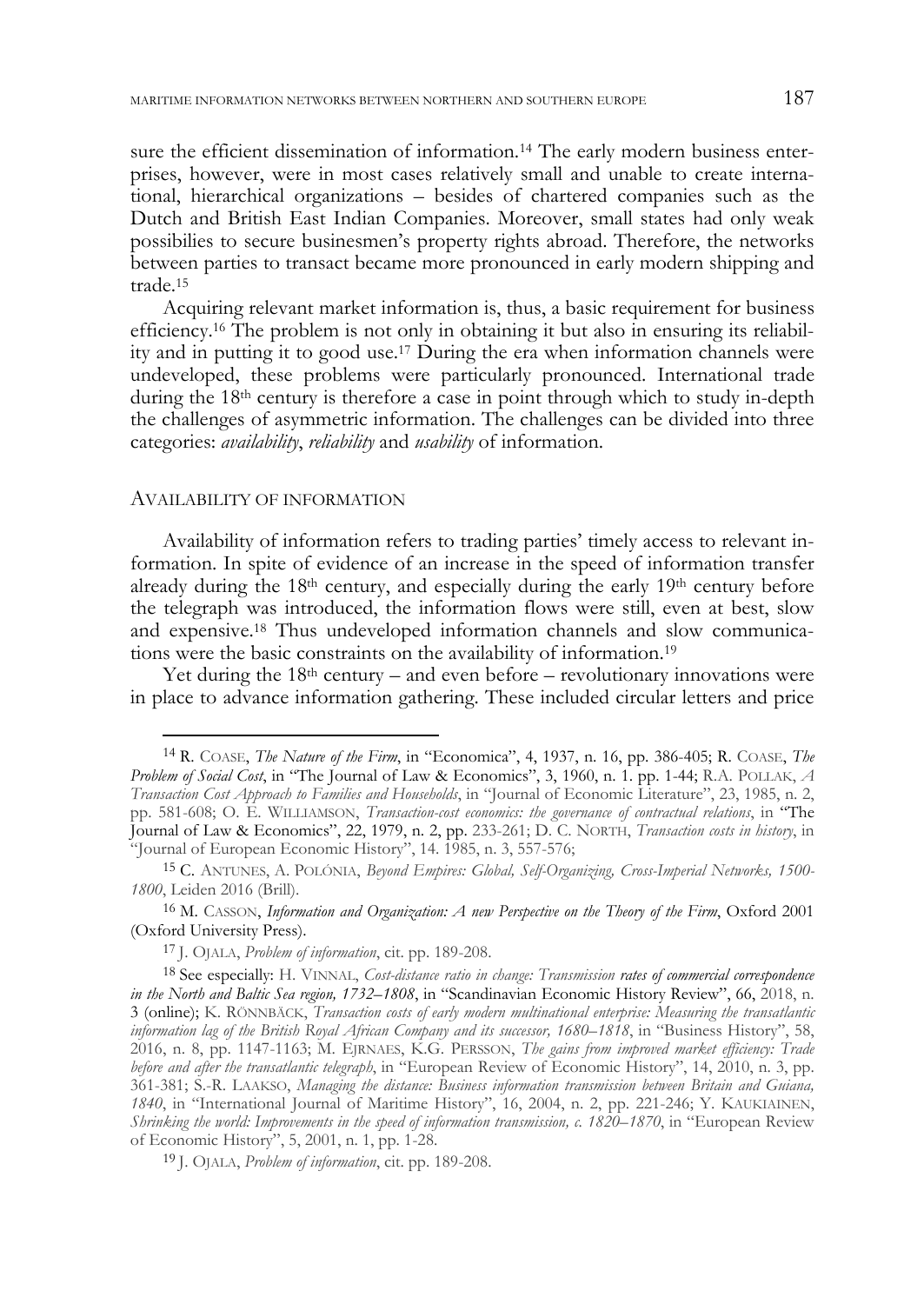currents which in the course of time developed into newspapers, affording opportunities to those included in the information networks disseminating information on trade.20 Moreover, governments established ways to provide merchants with information; in Sweden and Denmark consular networks established in the Mediterranean area were especially important.21 These new modes of information transfer were created due to an increase in the demand for information.<sup>22</sup> As trade expanded, more information was needed – thus, economies of scale led to a situation in which more efficient modes to transmit communication could be built.<sup>23</sup>

Most importantly, specialized services in shipping and trade were developed, including agencies and brokerage firms – although the roots of these services go back to medieval times. This specialization in international trade and shipping services at least partially solved the challenges of information availability. In international trade, brokers and specialized merchant houses handled the transactions and also supplied information. They were middlemen between the original producers and the customers. In addition, they provided a network of contacts. As Mark Casson has noted, these actors, whether merchants or specialized brokers, handled basic information within the impersonal entrepreneurial networks of international trade. They did not usually handle the products physically but provided advice on where the products should be delivered. Specialized services lowered the costs of searching and identifying possible business contacts and, thus, reduced the uncertainties and risks involved in operations. Therefore specialized trade and shipping services can be characterized as intermediate co-operative modes that reduced transaction costs.24

The intermediaries earning commission for taking care of business in foreign ports were already a familiar feature during the Middle Ages. The shipping services were initially provided by the trading houses engaged in these activities. The merchants in foreign ports attended to the clearance of the vessels, and charged a commission from this activity, known as an address commission. The specialized ship-brokers emerged from the late 17th century on.25 These specialized services in shipping and trade were among the infrastructure that supported and shaped the economic activity; they co-ordinated the flows of resources (like capital, goods and

-

<sup>20</sup> C. LESGER, *The rise of the Amsterdam market and information exchange: Merchants, commercial expansion and change in the spatial economy of the low countries c. 1550-1630*, Aldershot 2006; J.W. VELUWENKAMP, *International business communication patterns in the Dutch commercial system, 1500-1800*, H. COOLS & al. eds, Hilversum 2006, pp. 121-134; W.D. SMITH, *The function of commercial centers in the modernization of European capitalism: Amsterdam as an information exchange in the seventeenth century*, in "The journal of economic history", 44, 1984, n. 4, pp. 985-1005.

<sup>21</sup> L. MÜLLER, *Consuls,* cit.

<sup>22</sup> G. BAKKER, *Trading Facts: Arrow's Fundamental Paradox and the Origins of Global News Networks*, P. PUTNIS, C. KAULS, J. WILKE eds, New York 2011, pp. 9-54.

<sup>23</sup> H. VINNAL, *Cost–distance ratio*, cit.

<sup>24</sup> M. CASSON, *Entrepreneurial Networks. A Theoretical Perspective*, in *Entrepreneurial networks and business culture*, M. MOSS, <sup>A</sup> SLAVEN, C.E. NUNEZ eds, Seville 1998, pp. 13-28. 25 J.F. MYRHE, *About Chartering and Shipbroking Business,* Copenhagen 1917; M.B. MILLER, *Ship* 

*Agents in the Twentieth Century*, in *Resources and Infrastructures in the Maritime Economy, 1500-2002*, G. BOYCE, R. GORSKI eds, St. John's 2002, pp. 5-22; R. DAVIS, *The Rise of the English Shipping Industry in the Seventeenth and Eighteenth Centuries*, London 1962.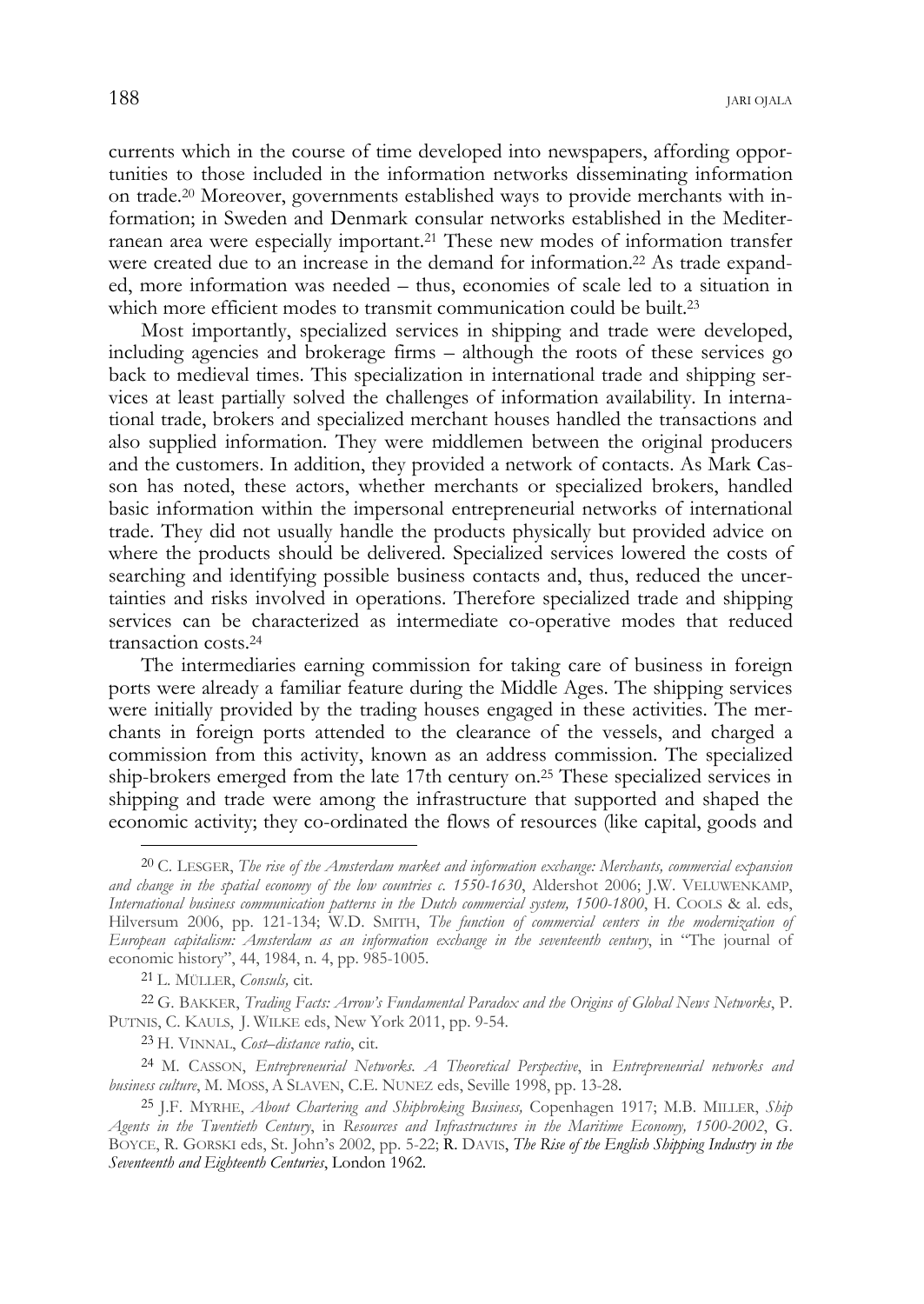information) and secured quick turnaround in the port towns.26 In practice, however, turnaround times were seldom especially quick, and there were quite a lot of challenges in maintaining efficient flows of information and co-ordination in spite of these specialized intermediaries.

A wide variety of actors offered their services for trade and shipping, including brokers and agencies offering charter-parties between shipowners and charterers; houses specialized in transmitting bills of exchange and underwriting services; and ship's chandlers to offer provisioning and other supplies to vessels. The brokerage and commission payments usually included not only the costs related to acquiring and organizing freight shipments and cargoes, but also clearances and sometimes even the harbour fees and marine insurances. The competitive advantage for a shipbroker was the information (e.g. on customs, laws, commodity prices and so on) he possessed, and his ability to use that information.27 Specialized shipping agencies and the networks created between them offered an institutionalized solution to reduce the costs of transactions. Especially important were the agencies located in certain commercial and financial centres (like London and Amsterdam), or in port towns with suitable geographical locations (like Falmouth, Queenstown or Cadiz), or in ports with normative, legal functions (such as the Danish Sound and Constantinople).

The trade and business contacts emerged from traditional merchant-adventurer types of organizations towards informal networks of practice in which parties to transactions did not (necessarily) know each other personally.28 Thus shipping and trade services were at least moderately specialized during the eighteenth century. This is seen in the rarity of direct business correspondence between buyers or sellers of export and import cargoes, or between those providing and needing shipping services. In fact, earlier studies show that the bulk of the letters were sent to specialized agencies and brokerage firms specialized in information transmission. Moreover, in many cases ships' masters acted as the personal agents of shipowners to ensure reliability and honesty between the parties to transactions.29

The parties to transactions gathered information through correspondence and circular letters sent by agencies and brokerage firms. These agencies and brokerage firms established formal and informal networks of communication in which this vital information on trade was transmitted. Access to an information network over time provided even more contacts, and some of the strategic actors came to occupy vital positions.30

<sup>26</sup> G. BOYCE, *Introduction: Resource Flows and Maritime Infrastructures*, in "Research in Maritime History", 11, 2002, n. 22, pp. 1-4.

<sup>27</sup> M. CASSON, *Entrepreneurial Networks*, cit., pp. M. CASSON, *Entrepreneurial Networks*, cit.; J. OJALA, *Tehokasta liiketoimintaa*, cit., pp. 309-311.

<sup>28</sup> A. GREIF, *Reputation and coalitions in medieval trade: evidence on the Maghribi traders*, in "The journal of economic history", 49, 1989, n. 4, pp. 857-882; J.S. BROWN, P. DUGUID, *The Social Life of Information: Updated, with a New Preface*, Boston 2017 (2000, Harvard Business Review Press)

<sup>29</sup> J. OJALA, *Problem of information*, cit., pp. 189-208; J. OJALA, V. LUOMA-AHO, *Stakeholder relations*, cit., pp. 749-764.

<sup>30</sup> J. OJALA, *Problem of information*, cit., pp. 189-208.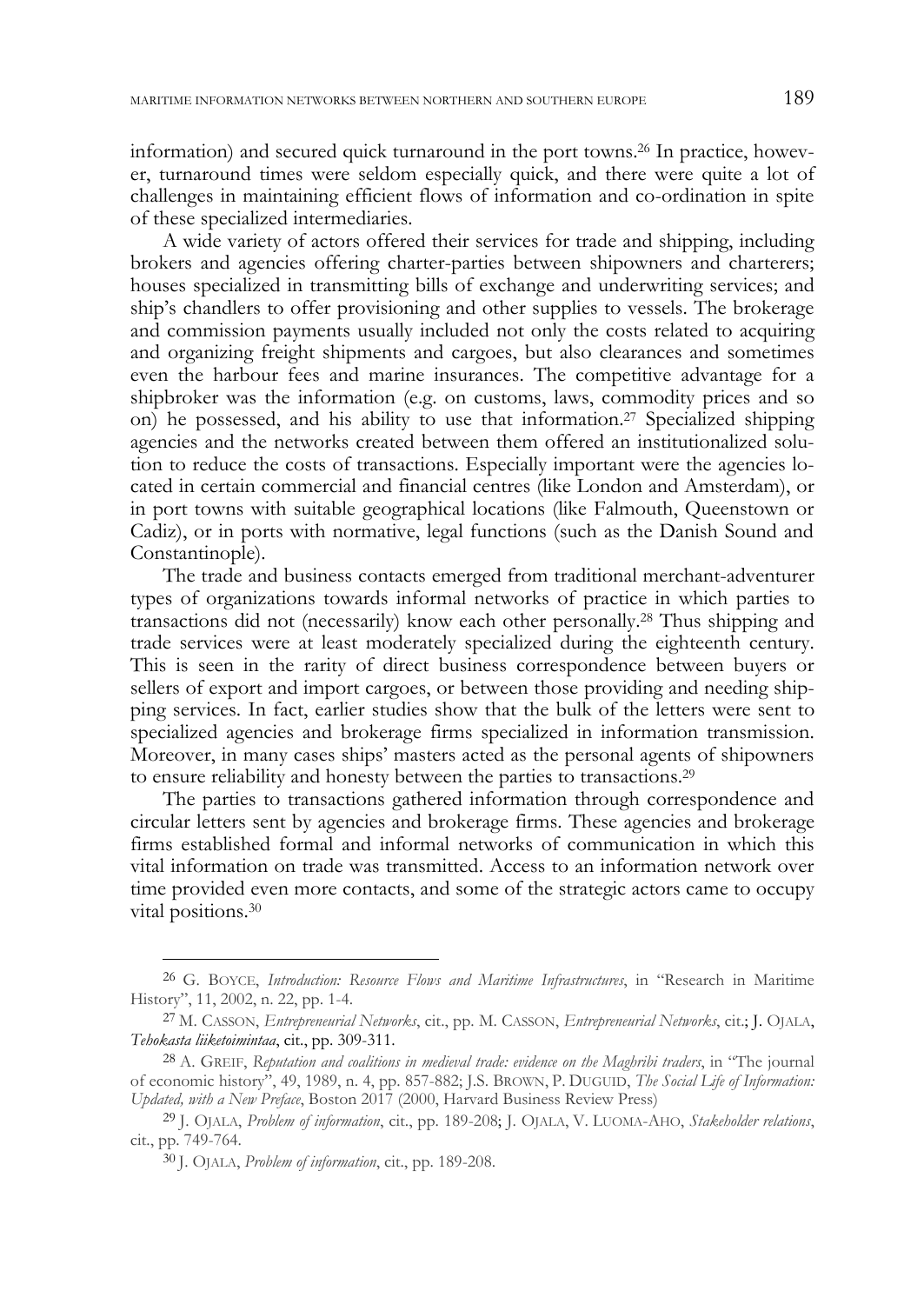The problem was not only one of obtaining information but also of the slow speed of communication. It took weeks rather than days to transmit data from important Mediterranean ports to the Northern extremities of the Baltic Sea. The time lag between sending a letter and getting an answer to it from a distant port could be at best weeks, but in the worst cases months. In one case, a Finnish businessman complained to his Portuguese business partner that he did not receive a circular letter dated in January until November.31

### RELIABILITY OF INFORMATION

The very same innovations that advanced the availability of merchant information also played an important role in improving the reliability of information.32 Personal contacts between the parties to transactions ensured the reliability; this is born out by the longevity of business contacts. Namely, in many cases business contacts between distant trading houses lasted for decades or even over a century. Furthermore, parties to transactions were ready to continue with reliable, old business partners, even though more profitable ones were available, as personal commitment and long-term economic relationships were efficient ways to minimize the risks related to information.33

The "weakness of strong ties", however, might create challenges in cases of economic depression, as suggested by Mark Granovetter in his classic study. To a certain extent, however, the emerging brokerage firms and agencies were still impersonal in nature. In time, the parties involved in such contacts came to know a great deal about each other. As a result, these impersonal networks also acquired personal characteristics in the long run and eventually lowered transaction costs. Thus, frequency and repetition within the contacts were among the primary factors in building relationships and trust between the transacting parties.34

-

<sup>31</sup>*Ibid.*, p. 310.

<sup>32</sup> H. VINNAL, *The world refuses to shrink. The speed and reliability of information transmission in North and Baltic Sea region, 1750-1825*, in "European Review of Economic History", 18, 2014, n. 4, pp. 398-412.

<sup>33</sup> J. OJALA, *Tehokasta liiketoimintaa*, cit., pp. 311-319.

<sup>34</sup> M. GRANOVETTER, *The strength of weak ties*, in "American Journal of Sociology", 78, 1973, n. 6, pp. 1360-1380 – See also: J. OJALA, *Problem of information*, cit., pp. 189-208; J. OJALA, V. LUOMA-AHO, *Stakeholder relations*, cit., pp. 749-764.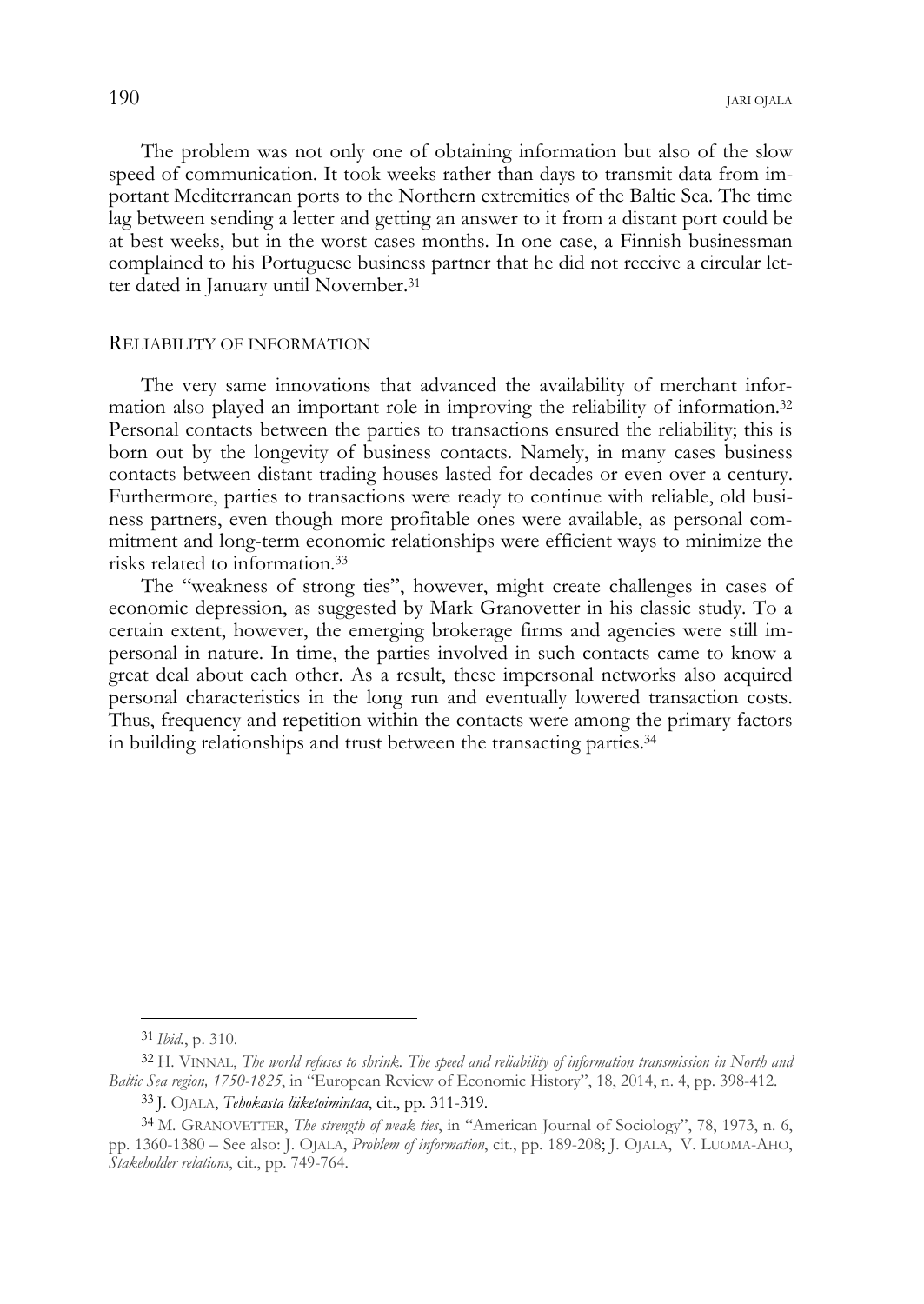

Fig. 1. **Availability and reliability of information over time** 

Personalized networks were especially important in transferring information between parties to transactions; in this case shipowners and charterers. The very foundation of these networks was to serve as channels to provide reliable information, thereby reducing transaction costs caused by the asymmetric dissemination of information. For a shipowner and charterer it was vital to be a part of these information networks, and for a newcomer to be able to use some existing network.35

The availability of information was at least partly solved through specialization of trade and shipping, namely, by established information networks. Later on technological development also reduced the challenge of obtaining information. Examination of the correspondence of shipowners suffices to show the challenges the entrepreneurs faced during the early modern era: how to select the most reliable and valuable information? Thus, whereas previously sheer availability of information might have been the key obstacle, now it was (also) its reliability – as indeed it is even today. Figure 1 aims to illustrate this challenge: in time the availability of information becomes less challenging, while its reliability may become more problematic. The shipowner, for example, could not be sure whether his business partner in some distant town was really acting in best interests of his principal. There are, indeed, some occasions in which a so-called "principal-agent" challenge occurred, when self-seeking agents tried to cheat their distant principals. Yet in practice such behaviour was fairly rare as the close networks of information were also quick to spread news of bad behaviour.36

The key to understanding why and how these information networks proved reliable is resource dependency; the parties involved in the transaction were dependent upon the resources they provided to one another. Finnish shipowners and

-

<sup>35</sup> J. OJALA, *Problem of information*, cit., pp. 189-208.

<sup>36</sup> IDEM, *Tehokasta liiketoimintaa*, cit., p. 311; M. CASSON, *Entrepreneurial* Networks, cit., pp. 17-18.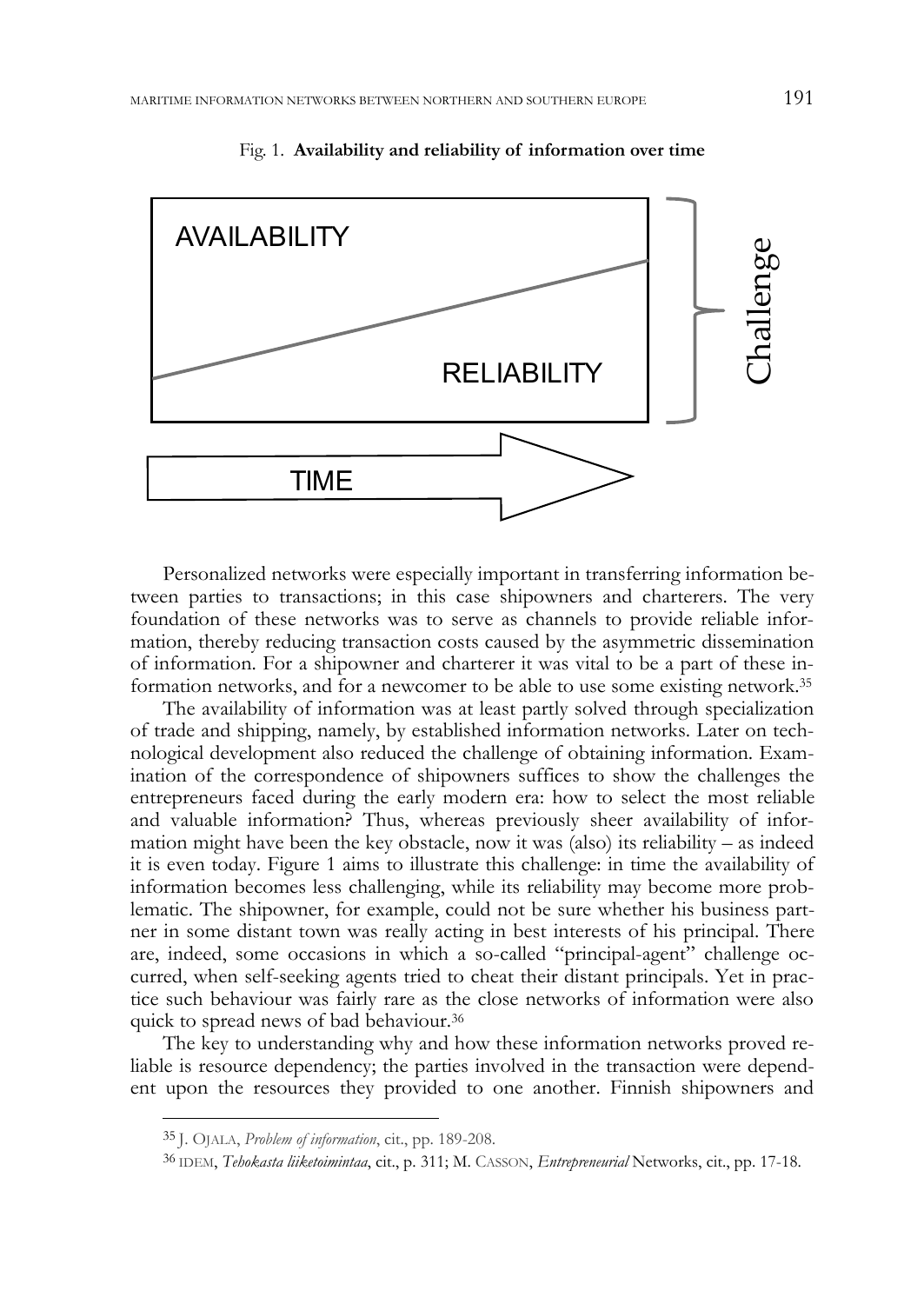exporters offered staples such as tar and timber that were needed in Southern Europe. They could offer these commodities, and also cargo capacity to carry tramp shipping at affordable prices, which made them valuable contacts for businessmen in the South. Conversely, Finnish merchant-shipowners were dependent on imports, exports and charter-parties offered by their Southern counterparts. In time, the parties to transactions had repeated dealings and they learnt more about each other over time – even though they did not necessarily knew each other personally. Moreover, the consular networks established by the Swedish government also ensured the establishment of trust between the transacting parties – especially as in many cases these consuls were local businessmen with whom the Swedish (and Finnish) merchants had transactions.<sup>37</sup> Among all parties, whether they were shipowners, charterers, agents, brokers or ships' masters, reputation was invaluable: to maintain a good reputation also ensured future opportunities for in business.38

#### USE OF INFORMATION

The availability and reliability of information are only pre-conditions for activities; ultimately it is a matter of how the information is used. The information obtained had to be assessed and analysed in one way or another. Thus, it was a question of business acumen: the ability to exploit available information and to explore new possibilities.39 The long-term business relationships witness, on the one hand, the strategy of exploiting existing resources in businesses. Yet entrepreneurs were also constantly seeking for new opportunities, and their endeavours are apparent in the hundreds of letters sent to previously unknown businessmen. However, in most cases, new trade relationships were not achieved through these occasional contacts.

How then could a merchant-shipowner in the early modern era best use the information he possessed? These capabilities were a complex mixture already then – as they are today – of personal abilities, including formal education, experience, entrepreneurial mindset, and sometimes, pure luck – or misfortune. The training of the future merchants can be roughly divided into two categories: formal education and practical training as an apprentice. Most often the training was a combination of these, although it is evident that during the 18<sup>th</sup> century practical training was still preferred among the Finnish merchant families. Also, the (Swedish) merchant legislation favoured practical skills over formal education. In fact, practical training was considered indispensable, while formal schooling was not. According to the Swedish law of 1734, up to twelve years of practical training was required before one could obtain the right to be a merchant. In reality, a much shorter time was considered acceptable, and in the cases of the sons of merchant families the notion "of

<sup>37</sup> J. OJALA, *Problem of information*, cit., pp. 189-208

<sup>38</sup> Examples of using networks, for example, in J. OJALA, *Tehokasta liiketoimintaa*, cit., p. 335.

<sup>39</sup> D.J. TEECE, *Explicating dynamic capabilities: the nature and microfoundations of (sustainable) enterprise performance*, in "Strategic management journal", 28, 2007, n. 13, pp. 1319-1350; M. CASSON, *The entrepreneur: An economic theory*. Totowa, New Jersey 1982 (Barnes & Noble Books).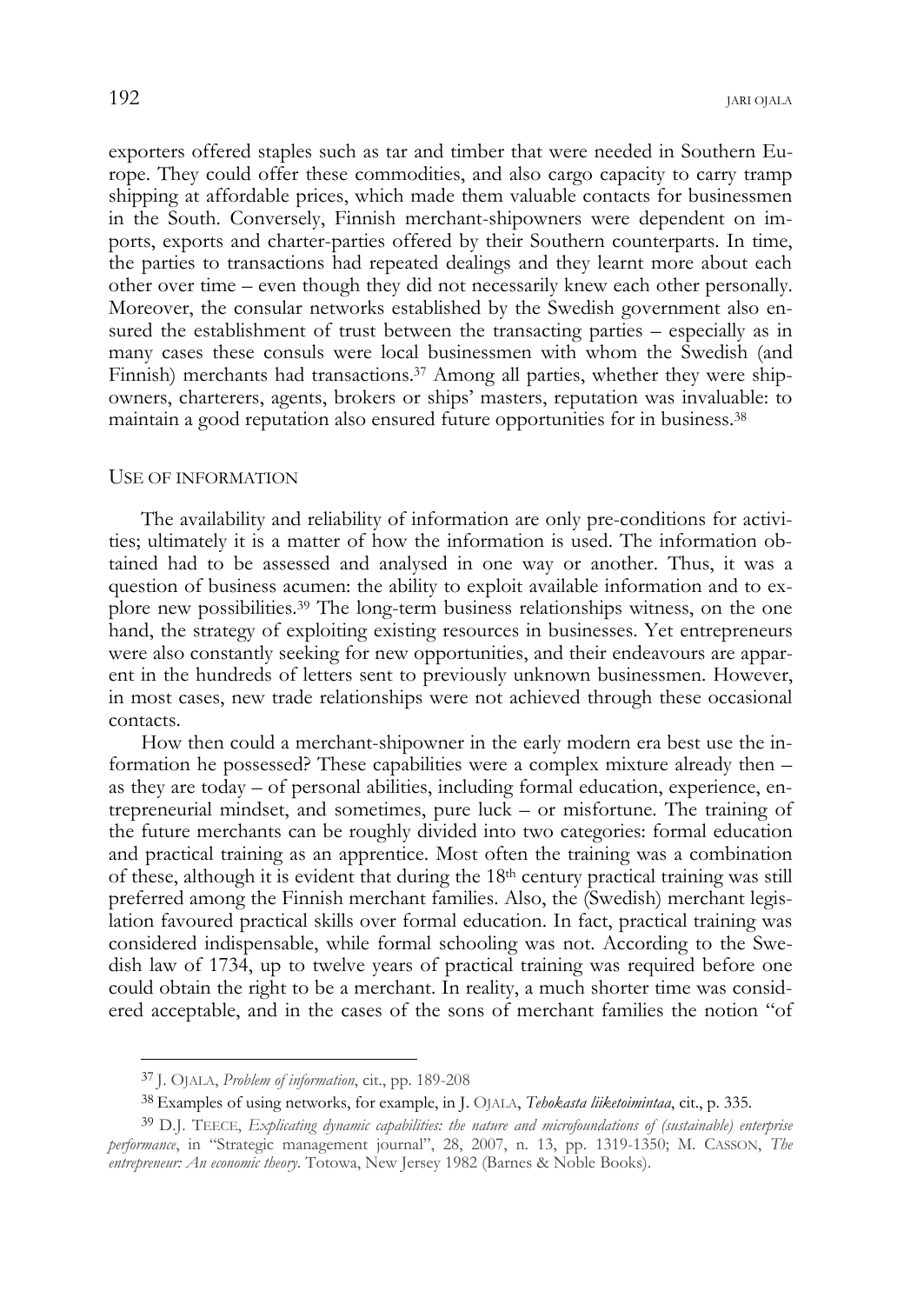being with his father since a small boy" was sometimes enough. The Swedish merchant law on practical training remained active in Finland up to 1879.40

The merchant-shipowners had to be active in their networks, thus making use of information entailed hard work. However, the use of information was still constrained by its availability and reliability. The first of these meant that businessmen of the early modern era had to adjust their business operations to the speed of information transfer. That is, they were constantly forced to make long term plans. Even at the shortest, sending a vessel from Northern Europe to the South and back would take about half a year. But as ships were used to carry freight, this period was in many cases more than one year. Moreover, Finnish and Swedish shipowners had to take into account the forces of nature: in winter returning to the North was impossible due to the ice; storms were frequent in autumn and certain commodities like grain were needed especially in spring. The warehouses at home should be full when the vessels docked so that they could be loaded as soon as possible to reduce turnaround time and sent back to profitable business. Moreover the shipyards needed to be at the ready in case the vessels needed repairs. Thus correspondence with foreign business contacts formed just one part of the daily routines and long-term strategies of entrepreneurs engaged in foreign trade and shipping.

In spite of constant complaints from Finnish shipowners, for example, about the slowness of information flows – and sometimes even the challenges of reliability, there was in fact not much they could do to speed things up. In most cases letters including information on the export cargo was carried on board the same vessel that was carrying the cargo in question.41

## **CONCLUSIONS**

-

The vessel *Carolus* made a successful voyage from the Northern shores of the Baltic Sea to the Mediterranean in 1766-1767. How was this specific journey possible, how were the necessary contacts made? The answer lies in the complicated networks of information and the personal ties between the key parties involved. In this case, the answer is in the contact networks and role played by a certain Stockholm-based merchant house which had close contacts with Finnish merchants on the one hand, and with traders in Marseilles on the other. This Stockholm-based merchant house also owned a small share in the *Carolus* itself; thus, it was in the best interests of the owners of this Stockholm house to act in the best interests of the other owners of this business venture. Thus, this trading house acted as an intermediary that organized contacts, delivered letters and even organized a capable ship's master from Stockholm for the *Carolus,* which sailed with and unexperienced crew from North to South and back.

The access, reliability and use of information were problems for merchantshipowners during the  $18<sup>th</sup>$  century. The solutions adopted were partly contradictory: the aim to reduce information asymmetry on the one hand, and this might incur

<sup>40</sup> J. OJALA, *Tehokasta liiketoimintaa*, cit., p. 270-276.

<sup>41</sup> Compare, though, H. VINNAL, *Cost-distance ratio*, cit.